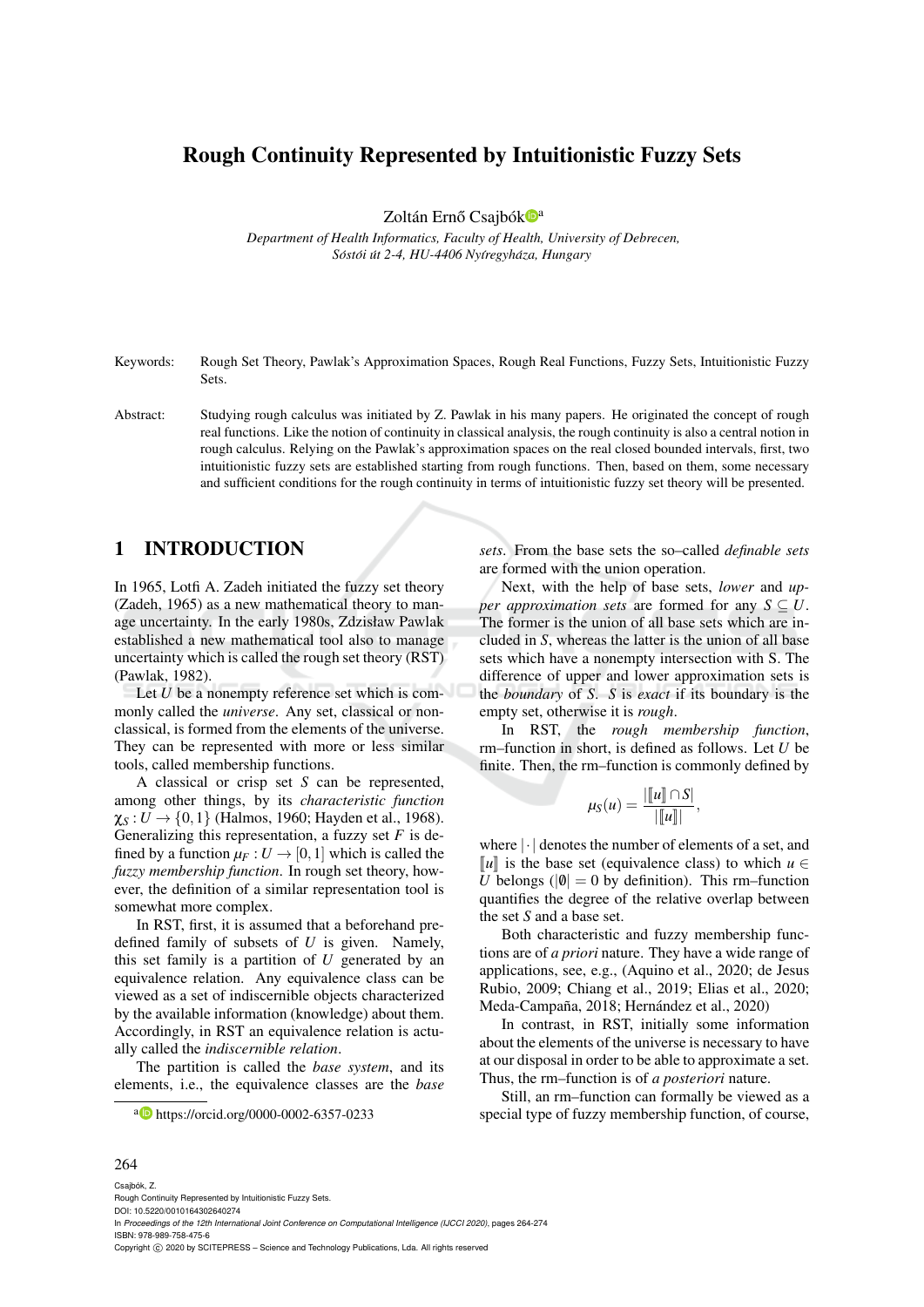with many constraints owing to their derived nature (Yao and Zhang, 2000). However, the converse is not true in general ((Biswas, 2000), Example 3.1).

It is broadly accepted that the fuzzy and rough set theories are related but distinct and complementary to each other. Nevertheless, they can be combined with each other (Dubois and Prade, 1987; Dubois and Prade, 1992). Moreover, their common/ distinct features can be outlined based on their fuzzy/ rough membership functions (Chakraborty, 2011; Csaibók and Ködmön, 2020).

In Section 2 some basic notations are summarized for the sake of full clarity. Then, the notion of rough real function and its two possible representations will be described.

Section 3 contains the material which is required to establish the connection between the rough continuity and intuitionistic fuzzy sets. It is the most extensive section in the paper.

Section 4 presents the main result of the paper. It provides a necessary and sufficient conditions for the rough continuity in terms of intuitionistic fuzzy set theory.

#### 2 ROUGH REAL FUNCTIONS

In the mid 1990s, relying on rough set theory, Pawlak originated the study of rough calculus in many papers (Pawlak, 1994; Pawlak, 1996; Pawlak, 1997). Its basic notion is the rough real function. In (Csajbók, 2020), employing Pawlak's ideas, some additional representations of rough real functions are given. Two of them, pointwise and blockwise representations, will be required in the rest of this paper.

Let *U*,*V* be two nonempty sets. A function *f* is denoted by  $f: U \to V$ ,  $u \mapsto f(u)$  with domain Dom  $f = U$  and co-domain  $Im f = V$ . In addition,  $u \mapsto f(u)$  is the assignment or mapping rule of *f*. For any  $S \subseteq U$ ,  $f(S) = \{f(u) \mid u \in S\} \subseteq V$  is the direct image of *S*.  $V^U$  denotes the set of all such functions.

If  $f, g \in V^U$ , the operation  $f \odot g$ ,  $\odot \in \{+, -, \cdot, / \}$ , and the relation  $f \square g$ ,  $\square \in \{ =, \neq, \leq, \leq, \geq, \geq \}$  are understood pointwise.

 $\mathbb R$  is the set of real numbers.  $\mathbb R^{\geq 0}$  denotes the set of nonnegative real numbers.

Let *a*,*b*∈ℝ (*a* ≤ *b*). [*a*,*b*] = {*x* ∈ ℝ | *a* ≤ *x* ≤ *b*} and  $|a,b| = \{x \in \mathbb{R} \mid a < x < b\}$  denote the closed and open bounded intervals, respectively. It is easy to interpret, then, the open-closed  $|a,b|$  and closed-open [*a*,*b*[ intervals.

By  $(\cdot, \cdot)$ , we mean an ordered pair.

Let  $[n] = \{0, 1, \ldots, n\} \subset \mathbb{N}$  denote a finite set of natural numbers. Accordingly,  $|n| = \{1, \ldots, n\}$ ,  $[n] = \{0, 1, \ldots, n-1\}$ , and  $[n] = \{1, \ldots, n-1\}$ . Throughout the paper, let *I* be a closed bounded

interval  $I = [0, a]$  ( $a \in \mathbb{R}^{\geq 0}, a > 0$ ). The initial notion of the rough calculus is the following.

Definition 1. A *categorization* or *discretization* of *I* is the sequence  $S_I = \{x_i\}_{i \in [n]} \subseteq \mathbb{R}^{\geq 0}$ , where  $n \geq 1$  and 0 =  $x_0 < x_1 < \cdots < x_n = a$ .

Let  $I_S$  denote the equivalence relation generated by the categorization  $S_I$ . Let  $x, y \in I$ .  $xI_Sy$  if

- $x = y = x_i \in S_I$  for some  $i \in [n]$ , or
- $x, y \in ]x_i, x_{i+1}[$  for some  $i \in [n].$

The partition  $I/I_S$  generated by  $I_S$  is the following:

$$
I/I_S = \{\{x_0\}, [x_0, x_1[, \{x_1\}, \ldots, ]x_{n-1}, x_n[, \{x_n\}\},\
$$

where  $\{x_i\} = [x_i, x_i]$  ( $i \in [n]$ ).

The block of the partition  $I/I_S$  containing  $x \in I$  is denoted by  $\llbracket x \rrbracket_{I_S}$ . In particular, if  $x \in S_I$ ,  $\llbracket x \rrbracket_{I_S} = \{x\}.$ If  $x \in [x]_s = ]x_i, x_{i+1}[$ , then  $[[x]]_s$  denotes the closed interval  $[x_i, x_{i+1}]$ . When  $x \in S_I$ ,  $[[x]]_{I_S} = [[x]]_{I_S} = \{x\}$ .<br>In terms of **PST** terminology,  $I_S$  is an indiscer-

In terms of RST terminology,  $I<sub>S</sub>$  is an indiscernibility relation on *I*. The members of  $I/I_S$  are the *base sets*. Any union of base sets are referred to as *definable sets.* By definition,  $\theta$  is definable. Their collection is  $\mathcal{D}_{I/I_S}$ .

In RST, the domain and co–domain of the lower and upper approximation functions are the power set of *I*. In the rough calculus, however, the closed bounded intervals of the form  $[0, x]$  ( $x \in I$ ) will only be approximated. Therefore, the lower and upper approximations sets are defined by

$$
I_S([0, x]) = \{x' \in I \mid [[x']]_{I_S} \subseteq [0, x]\} = \cup\{[[x']]_{I_S} \in I/I_S \mid [[x']]_{I_S} \subseteq [0, x]\}; u_S([0, x]) = \{x' \in I \mid [[x']]_{I_S} \cap [0, x] \neq \emptyset\} \cup\{[[x']]_{I_S} \cap [0, x] \neq \emptyset\} \cup\{0\}
$$

$$
= \cup \{ [\![x']\!]_{I_S} \in I/I_S \mid [\![x']\!]_{I_S} \cap [0,x] \neq \emptyset \}.
$$

 $PAS(I) = (I, I/I<sub>S</sub>, \mathcal{D}_{I/I<sub>S</sub>}, I<sub>S</sub>, u<sub>S</sub>)$  is called the *Pawlak approximation space*.

The boundary of  $[0, x]$  is

 $bnd_S([0, x]) = u_S([0, x]) \setminus I_S([0, x]).$ 

With a slight abuse of the notations, in order to simplify the above notations, let us define the following numbers:

$$
I_S(x) = \max\{x' \in S_I \mid x' \le x\},
$$
  

$$
u_S(x) = \min\{x' \in S_I \mid x' \ge x\}.
$$

Then, it is easy to check that

• if  $x \in S_I$ , then  $I_S([0,x]) = [0, I_S(x)] = [0,x]$  and  $u_S([0, x]) = [0, u_S(x)] = [0, x];$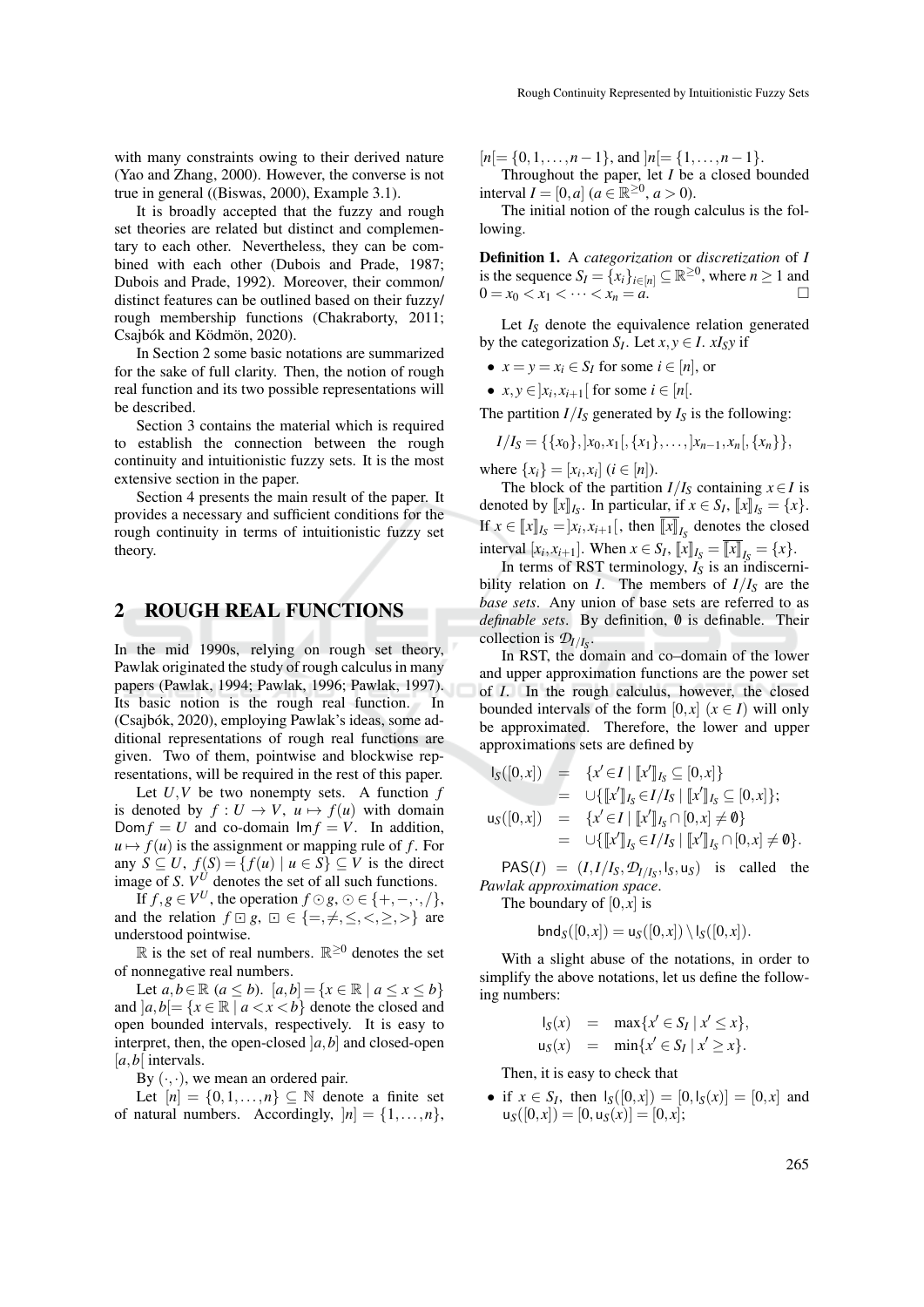- if  $x \notin S_I$ , then  $I_S([0, x]) = [0, I_S(x)] \subsetneq [0, x]$ , and  $u_S([0, x]) = [0, u_S(x)] \supseteqeq [0, x];$
- if  $x \in S_I$ , then  $bnd_S([0, x]) = \emptyset$ ; if  $x \notin S_I$ , then  $bnd_S([0, x]) = |I_S(x), u_S(x)| \neq \emptyset.$

The number  $x \in I$  is *exact* with respect to PAS(*I*) if  $I_S(x) = u_S(x)$ , otherwise *x* is *inexact* or *rough* (Pawlak, 1996). Of course,  $x \in I$  is exact iff  $x \in S_I$ .

In this context, the members of  $I/I_S$  are called the *rough numbers* with respect to PAS(*I*). In addition, the categorization points in *S<sup>I</sup>* are called the *roughly isolated points* with respect to PAS(*I*).

Let  $I = [0, a_I]$  and  $J = [0, a_J]$  be two closed bounded intervals with  $a_I, a_J \in \mathbb{R}^{\geq 0}, a_I, a_J > 0$ . Let  $S_I$ and *P<sup>J</sup>* be the categorizations of *I* and *J*, respectively, where  $S_I = \{x_i\}_{i \in [n]}$  and  $P_J = \{y_j\}_{j \in [m]} \subseteq \mathbb{R}^{\geq 0}$  in such a way that  $m, n \ge 1$ , and  $0 = x_0 < x_1 < \cdots < x_n = a_I$ ,  $0 = y_0 < y_1 < \cdots < y_m = a_J$ . The corresponding Pawlak approximation spaces are PAS(*I*), PAS(*J*).

A Cartesian coordinate system whose *x* and *y* axes equipped with  $PAS(I)$  and  $PAS(J)$  is called the (*S<sup>I</sup>* ,*P<sup>J</sup>* )–*coordinate system*, or *rough coordinate system* in short. Any function  $f \in J^I$  attached to a rough coordinate system is called the *rough real function*.

In order to make the rough coordinate system easier to handle technically, the blocks of the partition  $I/I<sub>S</sub>$  are enumerated as follows.

$$
N_I: I/I_S \to [2n],
$$
  
\n
$$
[[x]]_{I_S} \to \begin{cases} B_{2i} = 2i, & \text{if } \exists i \in [n] \left( [[x]]_{I_S} = \{x_i\} \right), \\ B_{2i+1} = 2i+1, & \text{if } \exists i \in [n] \left( x \in ]x_i, x_{i+1}[ \right). \end{cases}
$$

The inverse of *N<sup>I</sup>* is:

$$
N_I^{-1}: [2n] \to I/I_S,
$$
  
\n
$$
B_i \mapsto \begin{cases} \{x_{i/2}\}, & \text{if } i \equiv 0 \pmod{2} \\ x_{\frac{i-1}{2}}, x_{\frac{i+1}{2}} \end{cases}
$$
, if  $i \equiv 1 \pmod{2}$ .

The equivalence classes of  $J/J_P$  can be enumerated in the same way with the help of an enumeration function *N<sub>J</sub>*. They are referred to as  $C_j$ 's ( $j \in [2m]$ ).

*Example 1*. Figure 1(a) depicts a rough coordinate system with  $S_I = \{x_0 = 0, x_1, x_2, x_3, x_4, x_5\}$  and  $P_{[0,1]} =$  ${y_0 = 0, y_1, y_2, y_3, y_4 = 1}.$  Figure 1 (b) presents a rough real function attached to this rough coordinate system.

**Definition 2** ((Pawlak, 1994)). Let  $f \in J^l$ . The *pointwise* (*S<sup>I</sup>* ,*P<sup>J</sup>* )–*lower* and (*S<sup>I</sup>* ,*P<sup>J</sup>* )–*upper approximations* of *f* are the functions

$$
\frac{f: I \to P_J, x \mapsto \mathsf{I}_P(f(x)) = \max\{y \in P_J \mid y \le f(x)\},}{f: I \to P_J, x \mapsto \mathsf{u}_P(f(x)) = \min\{y \in P_J \mid y \ge f(x)\}.
$$

*f* is *pointwise exact* at *x* if  $f(x) = \overline{f}(x)$ , otherwise *f* is *pointwise inexact* or *rough* at *x*.

*f* is *pointwise exact on*  $I' \subseteq I$  if  $f(x) = \overline{f}(x)$  for all *x*∈*I*<sup> $'$ </sup>, otherwise *f* is *pointwise inexact* (*rough*) *on I*<sup> $'$ </sup>.□

**Definition 3.** Let  $f \in J^I$ . The *block by block*, *blockwise in short,* (*S<sup>I</sup>* ,*P<sup>J</sup>* )–*lower* and (*S<sup>I</sup>* ,*P<sup>J</sup>* )–*upper approximations* of *f* are the functions

$$
\begin{aligned}\n\underset{\overrightarrow{f}}{\underset{\overrightarrow{f}}{\longleftrightarrow}}: I \to P_J, x \mapsto \mathsf{I}_P(\inf f([\![x]\!]_{I_S})), \\
\overleftrightarrow{f}: I \to P_J, x \mapsto \mathsf{u}_P(\sup f([\![x]\!]_{I_S})).\n\end{aligned}
$$

The function  $f$  is *blockwise exact on*  $B_i$  for some *i* ∈ [2*n*] if  $f(x) = f'(B_i)$ , that is, the direct images of  $B_i$  with respect to  $f$  and  $\overleftrightarrow{f}$  are equal; otherwise *f* is *blockwise inexact* (*rough*) on *B<sup>i</sup>* .

The function *f* is *blockwise exact on I* if *f* is blockwise exact on all  $B_i \in I/I_S$ , otherwise *f* is *blockwise inexact* (*rough*) *on I*.

Owing to the fact that inf  $f([\![x]\!]_{I_S})$  and  $\sup f([\![x]\!]_{I_S})$ are constant on every  $B_i$ , the functions  $f$  and  $\overrightarrow{f}$  are constant on every  $B_i$  ( $i \in [2n]$ ). Accordingly, using the word "blockwise" is appropriate.

*Example 2.* Figure 2(a) depicts the pointwise lower and upper approximations of *f* . *f* is pointwise exact at  $x^i$ ,  $x^{\bar{i}i}$ ,  $x_2$ ,  $x^{\bar{i}i}$ ,  $x^{\bar{i}v}$ , and pointwise rough at all other points.

Figure 2 (b) shows the blockwise lower and upper approximations of *f* . *f* is blockwise exact only on  $B_4 = \{x_2\}$ , and blockwise rough on all other blocks.

It is easy to check the following simple but important statement.

**Lemma 1.** *Let*  $f \in J^I$  *be a rough real function. Then,* 

$$
\mathop{\not\leq_{\hspace{-1pt} f}} \leq f \leq \mathop{\not\!\!\!\!\!f} \leq f \leq \mathop{\not\!\!\!\!f}^{\leftrightarrow}
$$

holds on *I*.

## 3 DERIVING INTUITIONISTIC FUZZY SETS FROM ROUGH REAL FUNCTIONS

Let *U* be a nonempty set.

According to (Zadeh, 1965) a *fuzzy set* (FS) on *U* is the function  $\mu \in [0,1]^U$ ; see also, (Klir and Yuan, 1995; Dubois and Prade, 2000; Zimmermann, 2001; Ross, 2010). *µ* is also called the *membership function*.  $\mathcal{F}S(U)$  denotes the family of all fuzzy sets on *U*.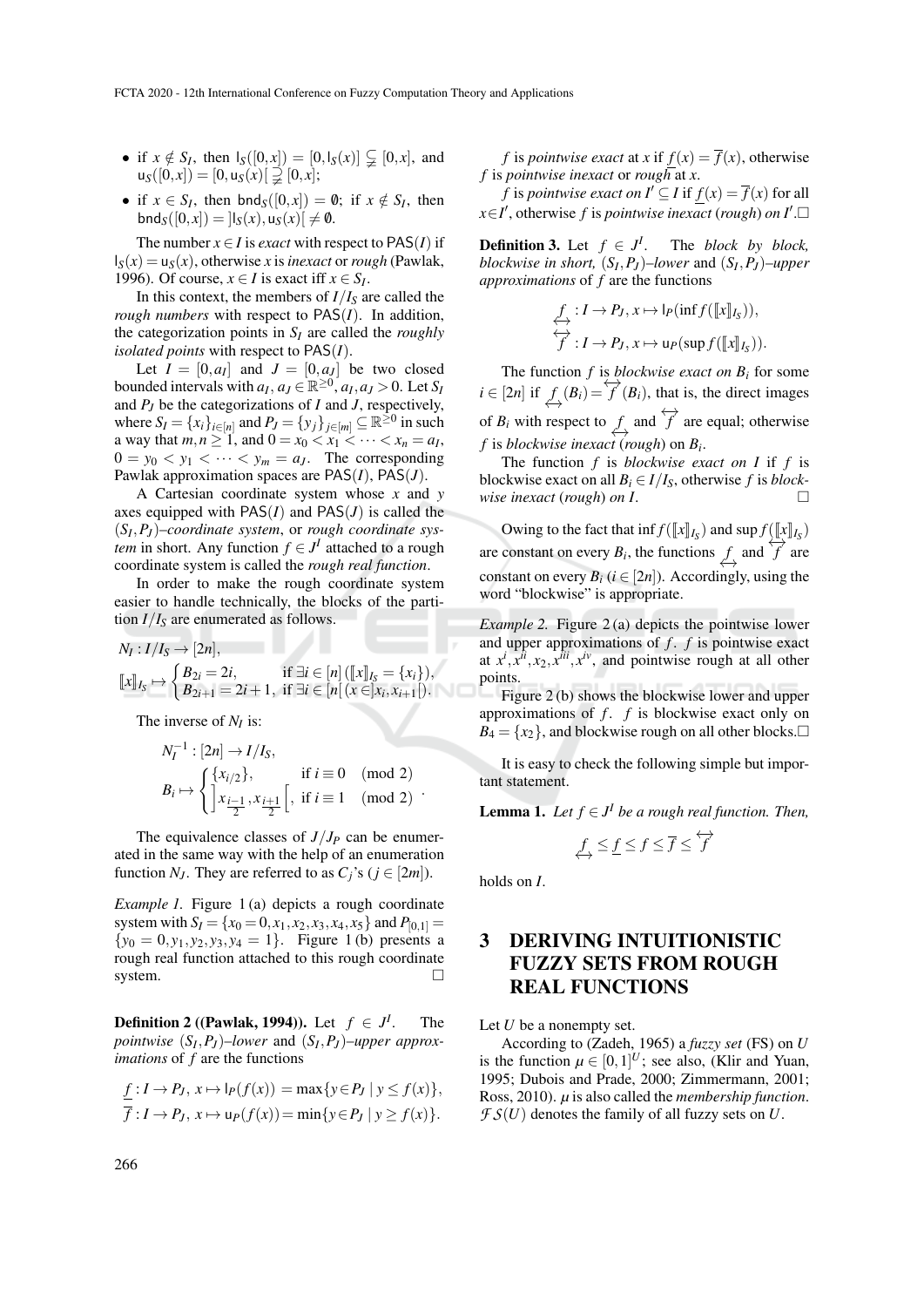



Figure 2: Pointwise and blockwise lower/upper approximations of *f* .

Let  $\mathbb{I} = \{ [a, b] \mid 0 \le a \le b \le 1 \}.$ 

Let  $\mu_A$ ,  $\nu_A \in \mathcal{FS}(U)$  with  $\mu_A \leq \nu_A$ . An *intervalvalued fuzzy set* (IVFS) on *U* is the function  $\mu_A^{IVFS}: U \to \mathbb{I}, \quad u \mapsto [\mu_A(u), v_A(u)]$  (Gorzałczany, 1987).  $\mu_A^{IVFS}$  is also denoted simply by  $[\mu_A, \nu_A]$ .

Let  $\mu_A, \nu_A \in \mathcal{FS}(U)$  with  $0 \leq \mu_A + \nu_A \leq 1$ . An *intuitionistic fuzzy set* (IFS) on *U* is defined by the function pair  $\mu_A^{IFS} = (\mu_A, \nu_A)$  (Atanassov, 1986; Atanassov, 1999; Atanassov, 2012). *µ<sup>A</sup>* and ν*<sup>A</sup>* are the IFS *membership* and IFS *nonmembership* functions, respectively.  $\pi_A = 1 - \mu_A - \nu_A \in \mathcal{FS}(U)$  is the IFS *indeterminacy* function. The family of all intuitionistic fuzzy sets on *U* is denoted by  $I \mathcal{FS}(U)$ .

Let  $\mu_A^{IFS}, \mu_B^{IFS} \in I \mathcal{FS}(U)$ . Then,

- $\mu_A^{IFS} = \mu_B^{IFS}$  if  $\mu_A = \mu_B$  and  $\nu_A = \nu_B$ ;
- $\mu_A^{IFS} \subseteq \mu_B^{IFS}$  if  $\mu_A \leq \mu_B$  and  $\nu_A \geq \nu_B$ .

It is well known that every IVFS  $[\mu_A, \nu_A]$  corresponds to an IFS  $(\mu_A, 1 - \nu_A)$ , while every IFS  $(\mu_A, \nu_A)$  corresponds to an IVFS  $[\mu_A, 1 - \nu_A]$ (Atanassov and Gargov, 1989; Bustince and Burillo, 1996).

There are many papers dealing with the interrelationship between rough set and intuitionistic fuzzy

set theory (Rizvi et al., 2002; Cornelis et al., 2003; Zhou and Wu, 2011; Xu et al., 2014). In this paper, the starting point is the rough real functions, i.e., real functions managing them in rough coordinate systems. Thereafter, intuitionistic fuzzy sets are derived from their pointwise and blockwise representations.

For the rest of this section, let PAS(*I*) and  $PAS([0,1])$  be two Pawlak approximation spaces defined on the intervals  $I$  and  $[0,1]$  with the categorizations  $S_I = \{x_0 = 0, x_1, \ldots, x_n\}$  and  $P_{[0,1]} = \{y_0 = 0,$  $y_1, \ldots, y_m = 1$ . In addition, let  $f \in [0, 1]^I$  be a rough function attached to the  $(S_I, P_{[0,1]})$ -coordinate system.

According to Definition 2,  $f, \overline{f} \in [0,1]^I$ , that is, the pointwise  $(S_I, P_{[0,1]})$ -lower and upper approximations of *f* are fuzzy sets. Moreover,  $f \leq \overline{f}$  also holds. Hence,  $f_{pw}^{IVFS} = [\underline{f}, \overline{f}]$  forms an interval–valued fuzzy set. Then, the function pair  $f_{pw}^{IFS} = (\underline{f}, 1 - \overline{f})$ forms an intuitionistic fuzzy set. (The subscript "*pw*" refers to "pointwise".)

In the intuitionistic fuzzy set theory context, *f* and  $1 - \overline{f}$  are the IFS membership and nonmembership functions, respectively, and  $\pi_f^{\div} = 1 - \underline{f} - (1 - \overline{f}) =$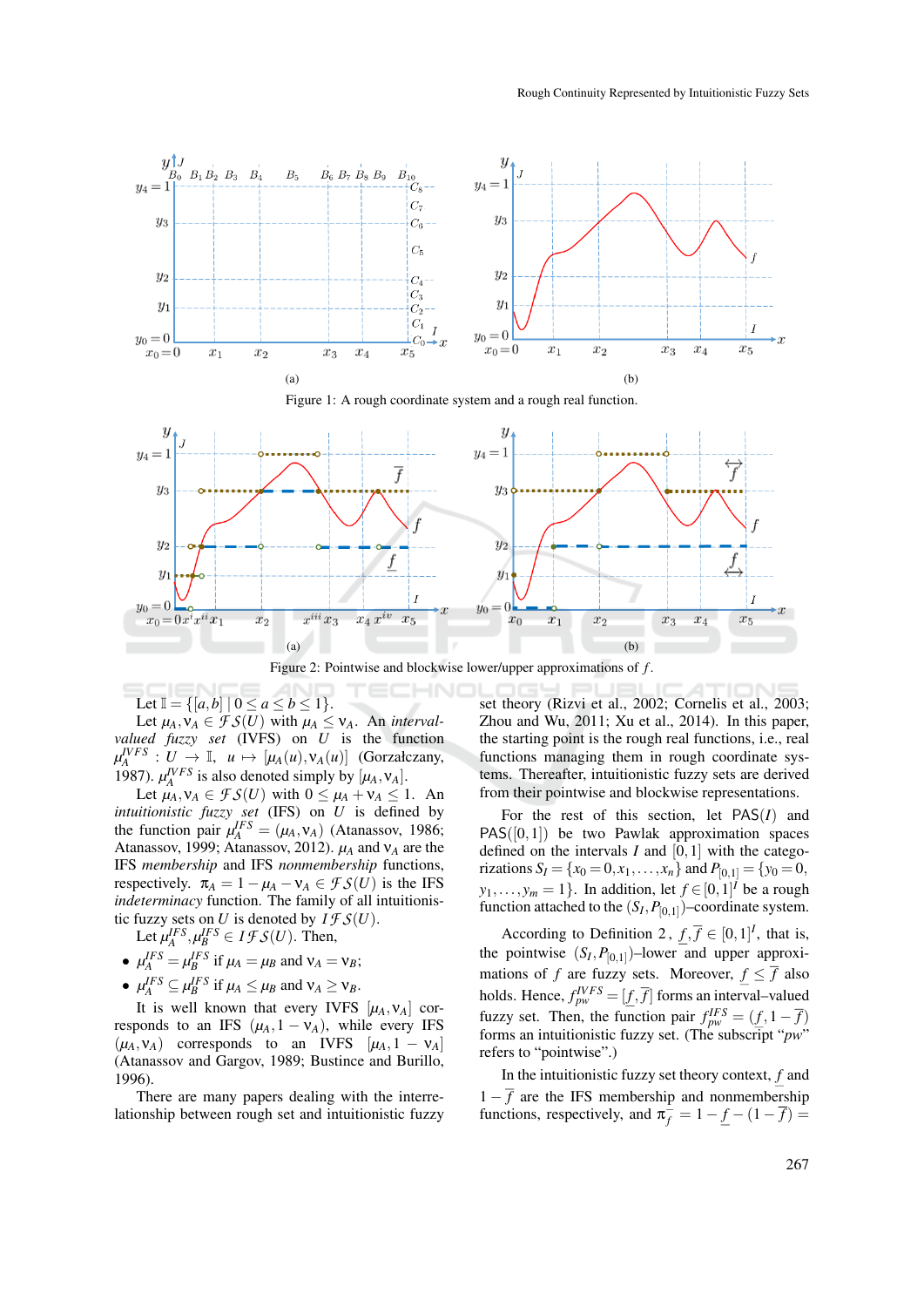*f* − *f* is the IFS indeterminacy function.

Similarly, according to Definition 3,  $f, f \nleftrightarrow f'$  $[0, 1]^I$ , that is, the blockwise  $(S_I, P_{[0,1]})$ -lower and upper approximations of *f* are also fuzzy sets, and  $f \leq \overrightarrow{f}$  holds, too. Hence,  $f_{bw}^{IVFS} = [f, \overrightarrow{f}]$  forms an interval–valued fuzzy set, and so the function pair  $f_{bw}^{IFS} = (f, 1 - f)$  is an intuitionistic fuzzy set. (The subscript "*bw*" refers to "blockwise".)

In terms of intuitionistic fuzzy set theory,  $\underset{\longleftrightarrow}{f}$  and  $1 - \overleftrightarrow{f}$  are the IFS membership and nonmembership functions, respectively, and  $\pi_f^{\leftrightarrow} = 1 - f - (1 - f^2)$  $=\overleftrightarrow{f} - f$  is the IFS indeterminacy function.

Intuitionistic fuzzy sets  $f_{pw}^{IFS}$  and  $f_{bw}^{IFS}$  are derived from *f* with respect to a  $(S_I, P_{[0,1]})$ -coordinate system. They are called the *pointwise* and *blockwise roughly derived intuitionistic fuzzy sets*.

There are many different geometric interpretations of intuitionistic fuzzy sets. For our purposes, the so–called "unit segments" representation will be appropriate (cf. (Atanassov, 1999), Figure 1.3.). Figure 3 in this way depicts the geometric interpretations of  $f_{pw}^{IFS} = (\underline{f}, 1 - \overline{f})$  and  $f_{bw}^{IFS} = (\overline{f}, 1 - \overline{f})$ . Accordingly, in Figure 3(a), unit segments  $f(x)$ ,  $\overline{f}(x) - f(x)$ , and  $1 - \overline{f}(x)$  are assigned to every  $x \in I$ ; correspondingly, in Figure 3 (b), unit segments  $f(x)$ ,  $f'(x) - f(x)$ , and  $1 - f'(x)$  are assigned to every  $x \in I$ .

Proposition 1. *The both inclusion relations*

$$
f_{pw}^{IFS} = (\underline{f}, 1 - \overline{f}) \subseteq f_{bw}^{IFS} = (\underbrace{f}{\leftrightarrow}, 1 - \overleftrightarrow{f}) \quad (1)
$$
  

$$
f_{bw}^{IFS} = (\underbrace{f}{\leftrightarrow}, 1 - \overleftrightarrow{f}) \subseteq f_{pw}^{IFS} = (\underline{f}, 1 - \overline{f}) \quad (2)
$$

*fail in general.*

*Proof.* Due to Lemma 1, in general,

- $f \leq f$  fails in the case of Equation 1, and
- $1-\overleftrightarrow{f} \geq 1-\overline{f}$  fails in the case of Equation 2.  $\Box$

**Proposition 2.** Let  $f_{pw}^{IFS}$  and  $f_{bw}^{IFS}$  be the pointwise *and blockwise roughly derived intuitionistic fuzzy sets. Then,*  $f_{pw}^{IFS}(x_i) = f_{bw}^{IFS}(x_i)$  *for every*  $x_i \in S_I$ *(i* ∈ [*n*]*) categorization point.*

*Proof.*  $f_{pw}^{IFS} = f_{bw}^{IFS} \Leftrightarrow (\underline{f}, 1 - \overline{f}) = (\underbrace{f}_{\leftrightarrow}, 1 - \overleftrightarrow{f}) \Leftrightarrow$  $f = f \rightarrow f$  and  $\overrightarrow{f} = \overleftrightarrow{f}$ . Then, the statement follows from the fact that  $\underline{f}(x_i) = \underbrace{f}(x_i)$  and  $\overline{f}(x_i) = \overleftrightarrow{f}(x_i)$  for every  $x_i \in S_I$  ( $i \in [n]$ ) categorization point.

*Example 3.* According to Figures 2(a) and 2(b),

• 
$$
\underline{f}(x_0) = f_1(x_0) = y_0 = 0, \underline{f}(x_1) = f_2(x_1) = y_2,
$$
  
\n $\underline{f}(x_2) = f_1(x_2) = y_3, \underline{f}(x_3) = f_1(x_3) = y_2,$   
\n $\underline{f}(x_4) = f_1(x_4) = y_2, \underline{f}(x_5) = f_1(x_5) = y_2.$   
\n•  $\overline{f}(x_0) = f_1(x_0) = y_1, \overline{f}(x_1) = f_1(x_1) = y_3,$   
\n $\overline{f}(x_2) = f_1(x_2) = y_3, \overline{f}(x_3) = f_1(x_3) = y_3,$   
\n $\overline{f}(x_4) = f_1(x_4) = y_3, \overline{f}(x_5) = f_1(x_5) = y_3.$ 

Linked to the indeterminacy functions  $\pi_f^-$  and  $π*f*$ <sup>→</sup>, *pointwise* and *blockwise indeterminacy regions*  $\Pi_f^-$  and  $\Pi_f^{\leftrightarrow}$  are defined by

$$
\Pi_f^- = \{(x, y) \mid x \in I, y = \underline{f}(x) = \overline{f}(x) \text{ or}
$$

$$
y \in ]\underline{f}(x), \overline{f}(x)[ \text{ if } \underline{f}(x) \neq \overline{f}(x) \};
$$

$$
\Pi_f^{\leftrightarrow} = \{(x, y) \mid x \in I, y = \underbrace{f}_{\leftrightarrow}(x) = \overleftrightarrow{f}(x) \text{ or}
$$

$$
y \in ]\underline{f}_{\leftrightarrow}(x), \overleftrightarrow{f}(x)[ \text{ if } \underline{f}_{\leftrightarrow}(x) \neq \overleftrightarrow{f}(x) \}
$$

*Example 4.* In Figures 3 (a) and 3 (b), the areas filled with grid pattern and solid circles depict the indeterminacy regions  $\Pi_f^-$  and  $\Pi_f^{\leftrightarrow}$ , respectively.

Having defined the indeterminacy regions, let us define two families of functions with the help of them:

$$
G_f^- = \{g \mid g : I \to [0,1], (x,g(x)) \in \Pi_f^-\},
$$
  
\n
$$
G_f^{\leftrightarrow} = \{g \mid g : I \to [0,1], (x,g(x)) \in \Pi_f^{\leftrightarrow}\}.
$$

*Example 5.* In Figures 4 (a) and 4 (b) show a function *g* from  $G_f^-$  and a function  $g'$  from  $G_f^{\leftrightarrow}$ , respectively.

Proposition 3. *Let f be a rough real function. Then, l*.  $\Pi_f^- \subseteq \Pi_f^{\leftrightarrow}$ .

2.  $\Pi_f^- = \Pi_f^{\leftrightarrow}$  *if and only if*  $f_{pw}^{IFS} = f_{bw}^{IFS}$ .

*Proof. 1.* Case  $x \in I$ ,  $f(x) \neq \overline{f}(x)$ . Applying Lemma 1,  $\underline{f(x)}$ ,  $\overline{f(x)}$   $\subseteq$   $\underline{f(x)}$ ,  $\overleftrightarrow{f(x)}$ , and so  $\{(x, y) | x \in I, y \in |f(x), \overline{f}(x)|\}$  $\subseteq \left\{ (x, y) \mid x \in I, y \in \left] \underset{\longleftrightarrow}{f}(x), \overleftrightarrow{f}(x) \right[ \right\}$ Case  $x \in I$ ,  $f(x) = \overline{f}(x)$ . If  $x' \in S_I$ , then  $f(x') = \underline{f}(x') = \overline{f}(x') = \underset{\longleftrightarrow}{\longrightarrow} f(x') = \overleftrightarrow{f}(x').$ 

Thus,  $(x', f(x')) \in \{(x, y) \mid x \in I, y = f(x) = \overline{f}(x)\},\$ and  $(x', f(x')) \in \left\{ (x, y) \mid x \in I, y = \overline{f(x)} = \overleftrightarrow{f(x)} \right\}$ also holds.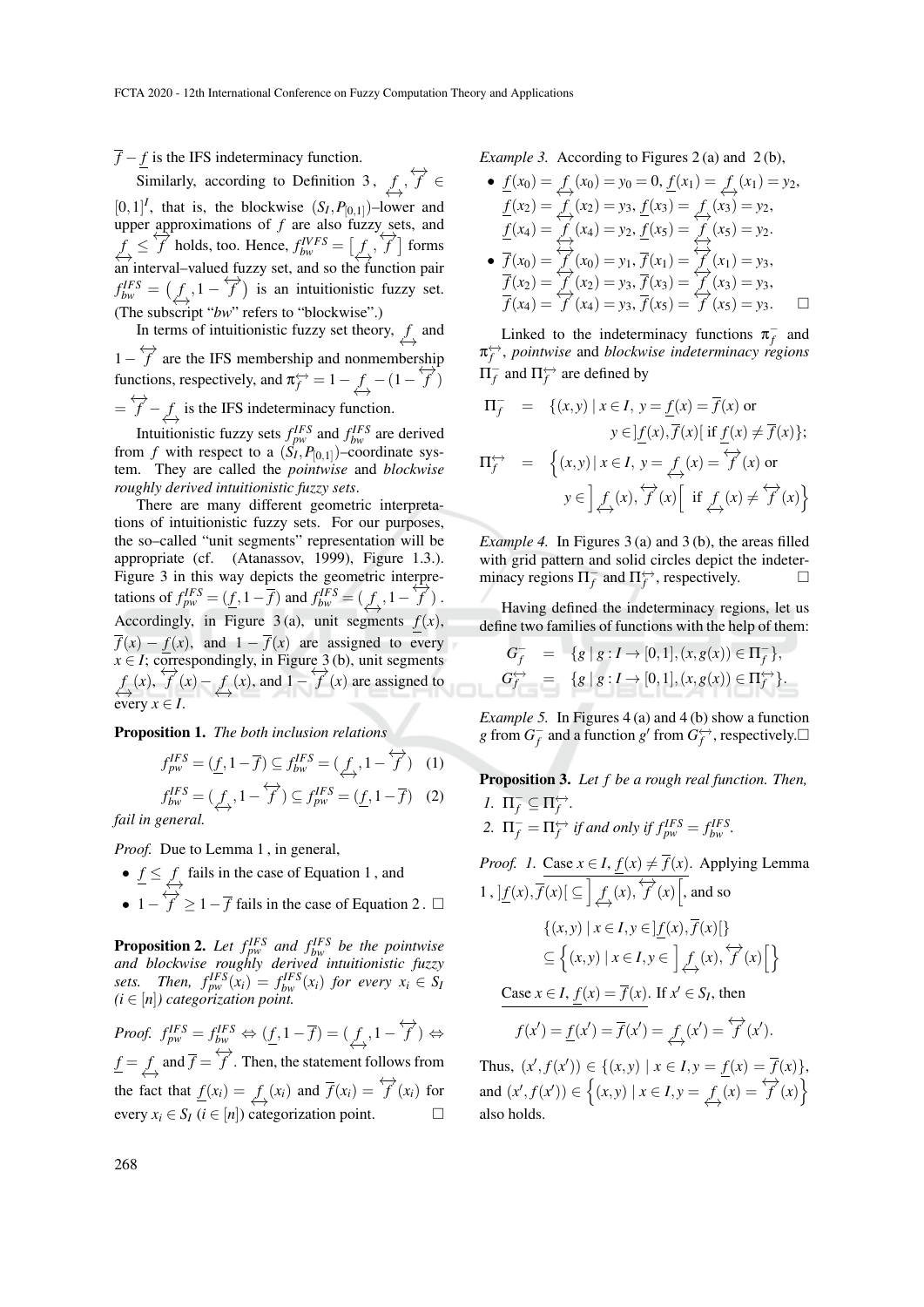

Figure 3: Geometric interpretations of  $f_{pw}^{IFS} = (\underline{f}, 1 - \overline{f})$  and  $f_{bw}^{IFS} = (\underbrace{f}{\leftrightarrow}, 1 - \overleftrightarrow{f})$ .





Let  $x' \notin S_I$ . It may occur that

$$
f(x') = \underline{f}(x') = \overline{f}(x') = \underbrace{f}_{\longleftrightarrow}(x') = \overleftrightarrow{f}(x').
$$

Then,  $(x', f(x')) \in \{(x, y) | x \in I, y = f(x) = \overline{f}(x)\}\$ and  $(x', f(x')) \in \left\{ (x, y) \mid x \in I, y = \int_{\hookrightarrow}^{f} (x) dx \right\}$  holds at the same time.

If  $f(x) \neq f'(x')$ , then  $(x', f(x')) \in \{(x, y) | x \in I,$  $y = f(x) = \overline{f}(x)$ , and, due to Lemma 1,  $(x', f(x')) \in$  $\left\{ (x, y) \mid x \in I, y \in \left] \bigoplus_{x \to a} f(x), \overleftrightarrow{f}(x) \right[ \right\}$  also holds.

2. ( $\Rightarrow$ ) It should be proved that " $\Pi^-_f = \Pi^{\leftrightarrow}_f$ *f* implies  $f_{pw}^{IFS} = f_{bw}^{IFS}$ . Instead, its contrapositive form " $f_{pw}^{IFS} \neq f_{bw}^{IFS}$  implies  $\Pi_f^- \neq \Pi_f^{\leftrightarrow\rightarrow}$ " will be proved.

On one hand,  $f_{pw}^{IFS} \neq f_{bw}^{IFS} \Leftrightarrow (\underline{f}, 1 - \overline{f}) \neq$  $(f, 1 - \overleftrightarrow{f}) \Leftrightarrow \underline{f} \neq \overleftrightarrow{f}$  or  $\overline{f} \neq \overleftrightarrow{f}$ . On the other hand, according to point *1*. of this Proposition,  $\Pi_f^- \neq \Pi_f^{\leftrightarrow}$  $\Leftrightarrow \Pi_f^{\leftrightarrow} \not\subseteq \Pi_f^-$ .

Let us assume that  $\underline{f} \neq \underbrace{f}_\leftrightarrow$  (the case  $\overline{f} \neq \overleftrightarrow{f}$  can be proved similarly). Then, there is an  $x' \in I$  in such

ICATIONS a way that  $f(x') < f(x')$ . Hence, there is an  $h \in G_f^{\leftrightarrow}$  in such a way that  $f(\mathbf{x}') < h(\mathbf{x}') < f(\mathbf{x}')$ . If  $f(x') < h(x') < \frac{f(x')}{f(x')} \leq \overrightarrow{f}(x')$ , then it is straightforward that  $(x', h(x')) \in \left] \underset{\longrightarrow}{\underbrace{f}}(x'), \overleftrightarrow{f}(x') \right[$ , but  $(x', h(x')) \notin |f(x'), \overline{f}(x')|$ . In other words,  $(x',h(x')) \in \Pi_f^{\leftrightarrow}$ , but  $(x',h(x')) \notin \Pi_f^-$ , i.e.,  $\Pi_f^{\leftrightarrow} \not\subseteq \Pi_f^$ satisfies. If  $f(x) < h(x') < f(x') = \overline{f}(x') \leq \overleftrightarrow{f}(x'),$ of course,  $(x', h(x')) \in \left] \underset{\longleftrightarrow}{f}(x'), \overleftrightarrow{f}(x') \right[$  also holds. In addition,  $h(x') \neq f(x') = \overline{f}(x')$ . Therefore, in this case,  $(x', h(x')) \in \overline{\Pi_f^{\leftrightarrow}}$ , but  $(x', h(x')) \notin \Pi_f^-$ , i.e.,  $\Pi_f^{\leftrightarrow} \not\subseteq \Pi_f^-$  also satisfies.  $(\Leftarrow)$  It is straightforward.

*Example 6.* In Figures 3 (a), (b), it can be observed that the area of the pointwise indeterminacy region  $\Pi^-_f$  is included in the area of the blockwise indetermimacy region  $\Pi_f^{\leftrightarrow}$  in accordance with Proposition 3 1.

As shown in Figure 3,  $f_{pw}^{IFS} \neq f_{bw}^{IFS}$ , in particular,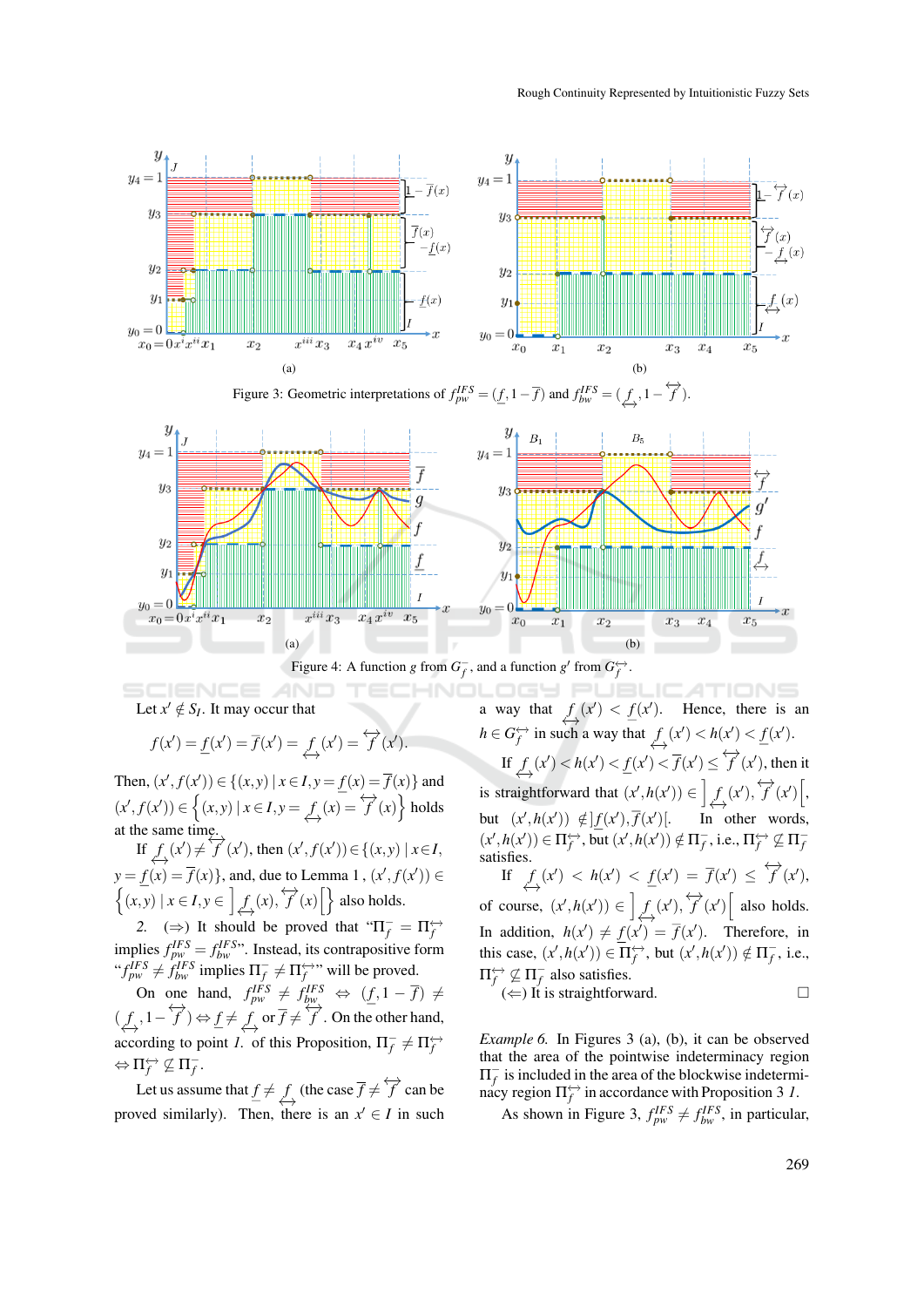

Figure 5:  $\Pi_f^- \neq \Pi_f^{\leftrightarrow}$ .

both  $f \leq f$  and  $\overline{f} \leq \overleftrightarrow{f}$  satisfy. It can be seen that  $\Pi^-_f \subseteq \Pi_f^{\leftrightarrow}$  but  $\Pi^-_f \neq \Pi_f^{\leftrightarrow}$  in accordance with Proposition 3  $\dot{2}$ .

*Example 7.* Figure 2(a) shows that the graph of  $f$  intersects the horizontal line segments  $y = y_1$  at  $x^i$ , and  $y = y_2$  at  $x^{ii}$ . In Figure 5 (a),  $x' \in [x^i, x^{ii}]$  in such a way that  $y_0 = f(x') < h(x') < \underline{f}(x') = y_1$ . Moreover,  $h(x') \in \left] \int \int (x') \cdot f(x') \right] = |y_0, y_1|$  and  $f(x') \in$ 

 $] f(x') , \overline{f}(x') [ = ] y_1, y_2 [$ . In other words, the points  $(x', f(x'))$  and  $(x', h(x'))$  are on the vertical line segment  $x = x'$ . More precisely,  $(x', h(x'))$  is between the points  $(x', y_0)$  and  $(x', y_1)$ , and  $(x', f(x'))$  is between the

points  $(x', y_1)$  and  $(x', y_2)$ . Moving on for any  $x \in [x^i, x^{ii}]$  and suitable functions  $h \in G_f^{\leftrightarrow}$ , the points  $(x, h(x))$ 's form the rectangular area  $x^i, x^{ii}$  |  $\times$   $y_0, y_1$  |  $\ldots$  1 This area is filled with diagonal up pattern in Figure 5 (b). It is belongs to  $\Pi_f^{\leftrightarrow}$  but does not belong to  $\Pi_f^-$ . The area filled with diagonal down pattern can be derived similarly.

Corollary 1. *Let f be a rough real function. Then,*

\n- 1. 
$$
G_f^- \subseteq G_f^{\leftrightarrow}
$$
.
\n- 2.  $G_f^- = G_f^{\leftrightarrow}$  if and only if  $f_{pw}^{IFS} = f_{bw}^{IFS}$ .
\n

*Proof.* These statements immediately follow from Proposition 3 .

In Figure 4 (b), it can be observed that  $g' \in G_f^{\leftrightarrow}$ , but  $f \leftrightarrow g'$  $g'$ ,  $\overleftrightarrow{f} \neq g'$ . This is because  $f = y_0 < y_2 = g'$ ←→ on  $B_1 = ]x_0, x_1[$ , and  $\overleftrightarrow{f} = y_4 > y_3 = g'$  on  $B_5 =$  $]x_2, x_3[$ . In other words,  $f_{bw}^{IFS} \neq g_{bw}^{IIFS}$ . This observation motivates the following definition.

**Definition 4.** Let  $f_{pw}^{IFS}$  and  $f_{bw}^{IFS}$  be pointwise and blockwise roughly derived IFSs.

- $f_{pw}^{IFS}$  is *roughly strong* if  $f_{pw}^{IFS} = g_{pw}^{IFS}$  for all  $g \in G_f^-$ , otherwise  $f_{pw}^{IFS}$  is *roughly weak*.
- $f_{bw}^{IFS}$  is *roughly strong* if  $f_{bw}^{IFS} = g_{bw}^{IFS}$  for all *g* ∈ *G*<sup> $\leftrightarrow$ </sup>  $\rightarrow$  *f* otherwise *f*<sup>*IFS*</sup> is *roughly weak*. □

In the case of  $f_{pw}^{IFS}$ , Figure 4 (a) suggests that  $f_{pw}^{IFS}$ is always roughly strong. That is what the following proposition is about.

Proposition 4. *For any pointwise roughly derived IFS*  $f_{pw}^{IFS}$ ,  $f_{pw}^{IFS}$  *is roughly strong, that is,*  $f_{pw}^{IFS} = g_{pw}^{IFS}$ *for all*  $g \in G_f^-$ . **JBLICATIONS** 

*Proof.* Let  $g \in G_f^-$ . Then,  $(x, g(x)) \in \Pi_f^-$ . Case  $x \in I$ ,  $g(x) \in |f(x), \overline{f}(x)|$ . In this case,

$$
g(x) \in ]\underline{f}(x), \overline{f}(x)] = |I_P(f(x)), u_P(f(x))|
$$
  
\n
$$
= ]\max\{y \in P_{[0,1]} | y \le f(x)\},
$$
  
\n
$$
\min\{y \in P_{[0,1]} | y \ge f(x)\}|
$$
  
\n
$$
= [y_j, y_{j+1}]
$$
  
\n
$$
= ]\max\{y \in P_{[0,1]} | y \le g(x)\},
$$
  
\n
$$
\min\{y \in P_{[0,1]} | y \ge g(x)\}|
$$
  
\n
$$
= [g(x), \overline{g}(x)],
$$

where  $y_j$ ,  $y_{j+1} \in P_{[0,1]}$  for some  $j \in [m]$ . That is,

$$
f_{pw}^{IFS}(x) = (\underline{f}(x), 1 - \overline{f}(x)) = (\underline{g}(x), 1 - \overline{g}(x)) = g_{pw}^{IFS}(x)
$$

satisfies for all such  $x \in I$  that  $f(x) \neq f(x)$ .

Case  $x \in I$ ,  $g(x) = f(x) = \overline{f}(x)$ . Then,  $g(x) =$  $f(x) = \overline{f}(x) = y_j$ , where  $y_j \in P_{[0,1]}$  for some  $j \in [m]$ . And so  $g(x) = y_j = g(x) = \overline{g}(x)$ .

That is,  $f_{pw}^{IFS}(x) = g_{pw}^{IFS}(x)$  also holds for all such  $x \in I$  that  $f(x) = \overline{f}(x)$ .

<sup>&</sup>lt;sup>1</sup>Here,  $\times$  denotes the Cartesian product operation.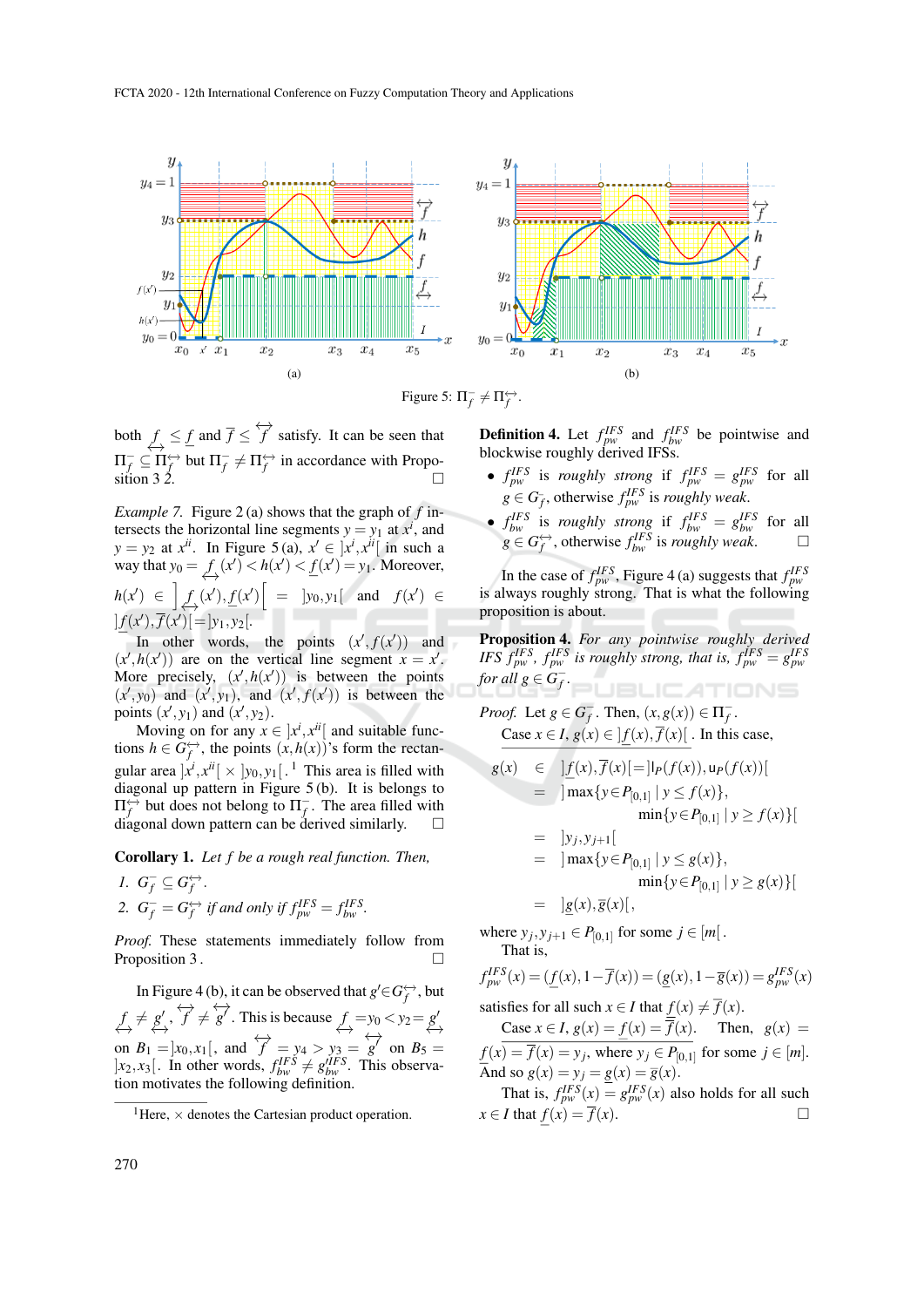**Proposition 5.** Let  $f_{bw}^{IFS}$  be a blockwise roughly *derived IFS.*

 $f_{bw}^{IFS}$  *is roughly strong if and only if*  $f_{pw}^{IFS} = f_{bw}^{IFS}$ .

*Proof.*  $(\Rightarrow)$  On the contrary, let us assume that  $f_{pw}^{IFS} \neq f_{bw}^{IFS}$ . Then, such a function  $g \in G_f^{\leftrightarrow}$  will be constructed for which  $g_{bw}^{IFS} \neq f_{bw}^{IFS}$  holds. However, it contradicts the condition that  $f_{bw}^{IFS}$  is roughly strong.

 $f_{pw}^{IFS} \neq f_{bw}^{IFS} \Leftrightarrow (\underline{f}, 1 - \overline{f}) \neq (\underline{f}, 1 - \overleftrightarrow{f}) \Leftrightarrow$  $f \neq f \text{ or } \overline{f} \neq \overleftrightarrow{f}$ . It us assumed that  $f \neq f \text{, the case}$  $\overrightarrow{f}$   $\overleftrightarrow{f}$   $\overrightarrow{f}$  can be proved similarly. However, due to Proposition 2,  $\underline{f}(x_i) = \underbrace{f}(x_i)$  satisfies for every  $x_i \in$  $S_I$  ( $i \in [n]$ ) categorization point. Then, there should be an open interval  $B_i = \left] x_{\frac{i-1}{2}}, x_{\frac{i+1}{2}} \right]$  $\left[ \right. \in I/I_{S}$ , where  $i \equiv 1 \pmod{2}$  (*i* ∈ [2*n*[) in such a way that  $f \neq f$ , i.e.,  $f \leq f$  on  $B_i$ .

The case  $f = f$  on  $B_i$  is not possible, because it would imply that  $f = \overline{f} = f \leftrightarrow f'$  on  $B_i$ . However, it contradicts the condition that  $f \leq f$  on  $B_i$ .

When  $\underline{f} \neq \overline{f}$  on  $B_i$ , let  $g \in G_f^{\leftrightarrow}$  with the constraint that  $g(x) \in ]f, \overline{f}[$  on  $B_i$ . It is possible, because  $]f, \overline{f}[\subseteq]$  $\iint_{\Sigma}$ ,  $\overrightarrow{f}$   $\left[\begin{array}{c} \text{on } B_i \end{array}\right]$ . Then,  $f \le f = g$  on  $B_i$ , and so  $f_{bw}^{IFS} \neq g_{bw}^{IFS}$  which is the requested contradiction.  $(\Leftarrow)$  According to Proposition 4,  $f_{pw}^{IFS}$  is roughly strong, and so  $f_{bw}^{IFS}$  is roughly strong as well.  $\Box$ 

# 4 ROUGH CONTINUITY AND ROUGHLY DERIVED INTUITIONISTIC FUZZY SETS

Rough continuity is a central notion in rough calculus like the continuity in the classical real analysis.

Let *I* and *J* two real intervals with categorizations *S<sup>I</sup>* and *P<sup>J</sup>* as they are given above.

Definition 5 ((Pawlak, 1996)). A rough real function  $f \in J^I$  is  $(S_I, P_J)$ –*continuous* or *roughly continuous* at *x* if

$$
f(\overline{\llbracket x \rrbracket}_{I_{\mathcal{S}}}) \subseteq \overline{\llbracket f(x) \rrbracket}_{J_p}.
$$

Otherwise, *f* is (*S<sup>I</sup>* ,*P<sup>J</sup>* )–*discontinuous* or *roughly discontinuous* at  $x \in I$ .

*f* is (*S<sup>I</sup>* ,*P<sup>J</sup>* )–*continuous* (*roughly continuous*) on  $I' \subseteq I$  if f is  $(S_I, P_J)$ –continuous at every point of *I*<sup> $\prime$ </sup>. Otherwise, *f* is *not roughly continuous on I*<sup> $\prime$ </sup>.  $\Box$  Proposition 6 ((Csajbók, 2019)). A rough real *function*  $f \in J^I$  *is*  $(S_I, P_J)$ –*continuous at every*  $x \in S_I$ *roughly isolated point.*

**Definition 6** ((**Csajbók, 2019**)). The  $(S_I, P_J)$ -discontinuity types of  $f \in J^I$  are defined as follows. The rough discontinuity of *f* is called

- (1) the *rough jump discontinuity of the first kind* if it is derived from touching a straight line  $y = y_i$  for some  $j \in [m]$ ;
- (2) the *rough jump discontinuity of the second kind* if it is derived from intersecting a straight line  $y = y_j$ for some  $j \in ]m[$ ;
- (3) any other type of discontinuity is called the *rough jump discontinuity of the third kind*.

*Example 8.* Figure 6 (a) depicts rough jump discontinuities of the first and second type.

• *f* has the rough jump discontinuity of the *first kind* at  $x^{\nu i}$  because it is derived from touching the straight line  $y = y_3$  at  $x^{vi}$ :

$$
f(\overline{[x^{vi}]}_{I_S}) = f([x_4, x_5]) \subseteq [y_2, y_3]
$$

$$
\nsubseteq \{y_3\} = \overline{[f(x^{vi})]}_{J_p}.
$$

• *f* has the rough jump discontinuities of the second kind at  $x^i$ ,  $x^{ii}$ , and  $x^{iv}$  because they are derived from intersecting the line segments  $y = y_1$ ,  $y = y_2$ , and  $y = y_3$ , respectively. For instance,

$$
f(\overline{[\![x^i]\!]}_{I_S}) = f([x_0, x_1]) \subseteq [y_0, y_3]
$$
  

$$
\nsubseteq \{y_1\} = \overline{[\![f(x^i)]\!]}_{J_p}.
$$

The discontinuities at  $x^{ii}$  and  $x^{iv}$  can be showed in similar way.

It should be noted that  $f$  touches at  $x_1$  and intersects at  $x_2$  the line segment  $y = y_3$  but f is still continuous at both points. It can be seen that the contact point is  $(x_1, y_3)$  and the intersection point is  $(x_2, y_3)$ , that is, their both coordinates are categorizations points.

In Figure 6 (b), *f* has rough jump discontinuities of the *third kind* at  $x^{iii}$  and  $x^v$ :

$$
f(\overline{\llbracket x^{iii} \rrbracket}_{I_S}) = f([x_2, x_3]) \subseteq [y_2, y_4[
$$

$$
\nsubseteq [y_0, y_1] = \overline{\llbracket f(x^{iii}) \rrbracket}_{J_p};
$$

$$
f(\overline{\llbracket x^v \rrbracket}_{I_S}) = f([x_3, x_4]) \subseteq [y_2, y_4[
$$

$$
\nsubseteq [y_2, y_3] = \overline{\llbracket f(x^{iii}) \rrbracket}_{J_p}.
$$

Although,  $f$  is roughly continuous at  $x_3$  pursuant to Proposition 6 , it may cause rough jump discontinuities of the third kind in blocks  $x_2, x_3$  [and/or  $x_3, x_4$  [ specially, in  $\left[x_3, x_4\right]$  at  $x^{\nu}$ . . . . . . . . . . . . <u>. .</u>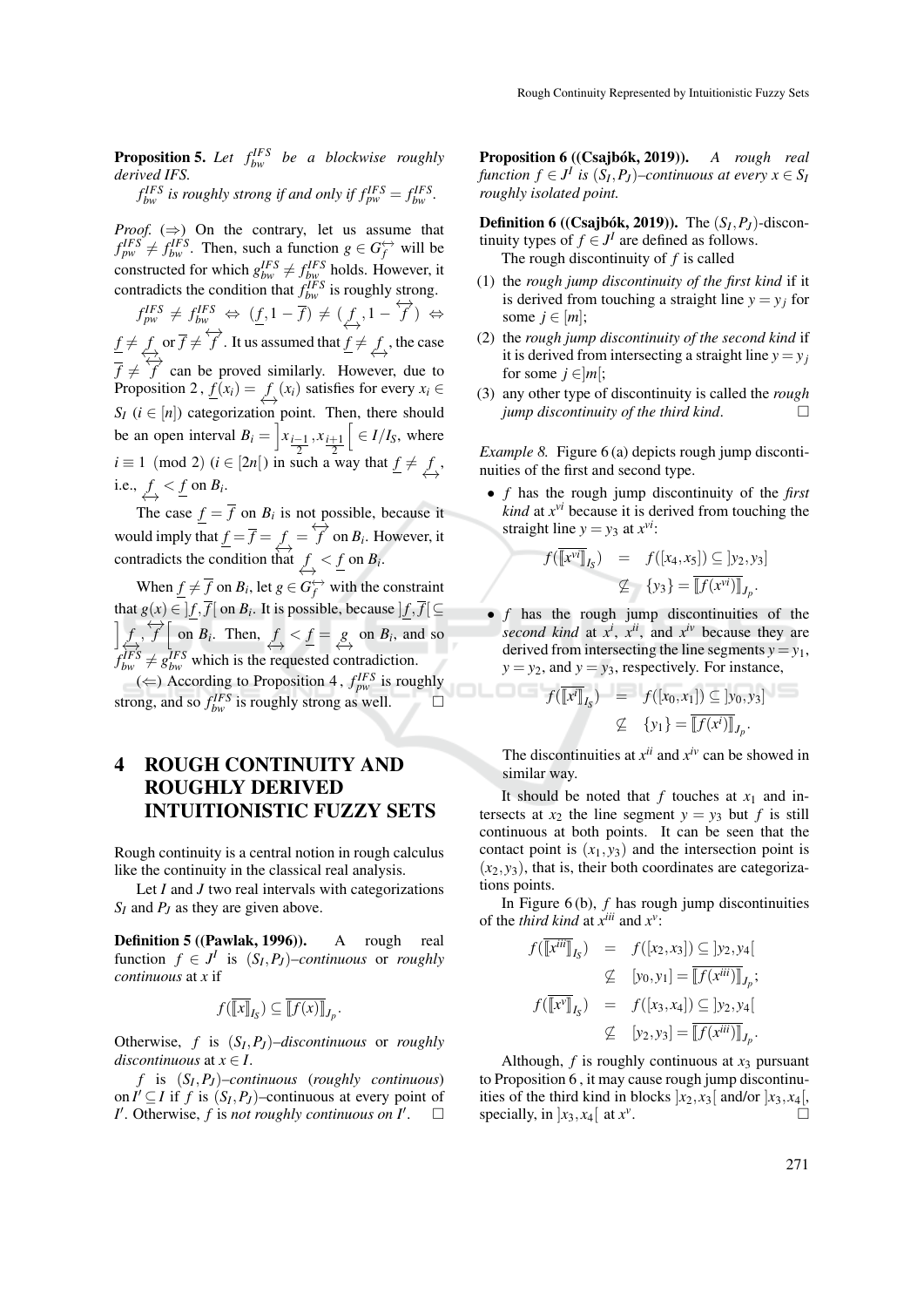

Figure 6: Rough discontinuities.

**Proposition 7 ((Csajbók, 2019)).** A rough real func*tion*  $f \in J^I$  *is*  $(S_I, P_J)$ –*continuous on I if and only if f does not have rough jump discontinuity of any kind.*

**Proposition 8.** *A rough real function*  $f \in J^I$  *is (SI* ,*P<sup>J</sup> )–continuous on I if and only if the blockwise roughly derived IFS*  $f_{bw}^{IFS}$  *is roughly strong.* 

*Proof.*  $(\Rightarrow)$  Since *f* is roughly continuous on *I*, then  $f([x]_{I_S}) \subseteq [f(x)]_{J_p}$  for all  $x \in I$ .

It is straightforward that on  $C_j(\in J/J_P, j \in [2m])$ ,  $f = f^2 = y_{j/2}$  if  $j \equiv 0 \pmod{2}$ , and  $f = y_{j-1/2}$ 2 ,  $\overleftrightarrow{f}$  =  $y_{j+1}$ 2 if  $j$  ≡ 1 (mod 2). Thus, •  $f(x) = y_{j/2}$  on  $\llbracket x \rrbracket_{I_S}$  if  $f(\llbracket x \rrbracket_{I_S}) = \llbracket f(x) \rrbracket_{J_p} = C_j$ for some  $j \in [2m], j \equiv 0 \pmod{2}$ ;

• 
$$
y_{\frac{j-1}{2}} \le f(x) \le y_{\frac{j+1}{2}}
$$
 on  $[x]_{I_S}$  if  $f([x]_{I_S}) \subseteq$   
 $[f(x)]_{J_p} = C_j$  for some  $j \in [2m], j \equiv 1 \pmod{2}$ .

It means, considering the definition of  $\Pi_f^{\leftrightarrow}$  and  $G_f^{\leftrightarrow}$ , that for all  $g \in G_f^{\leftrightarrow}$ ,  $f_{bw}^{IFS} = g_{bw}^{IFS}$ , i.e.,  $f_{bw}^{IFS}$  is roughly strong.

 $(\Leftarrow)$  On the the contrary, let us assume that *f* is roughly discontinuous for some  $x \in I$ . Since f is roughly continuous in every roughly isolated point, see, Proposition 6, *x* belongs to an open interval  $B_i = [x]_{I_S} = \left[ x_{\frac{i-1}{2}}, x_{\frac{i+1}{2}} \right]$  $\left[ \begin{array}{c} \in I/I_S \end{array} \right]$  for some  $i \in [2n],$  $i \equiv 1 \pmod{2}$ .

First, it can be stated that  $f([x]_{I_{\mathcal{S}}}) \cap [f(x)]_{J_p} \neq \emptyset$ , because  $x \in [x]_{I_S}$ , and so  $f(x) \in f([x]_{I_S})$ ,  $[f(x)]_{J_p}$ .

Moreover, there must be an  $x \neq x' \in \overline{[x]}_{I_S}$  in such a way that  $f(x) \neq f(x')$  and  $f(x') \in f(\overline{[x]}]_I$  but  $f(x') \notin \overline{[f(x)]}_{J_p}$ , otherwise  $f(\overline{[x]}_{J_p}) \subseteq \overline{[f(x)]}_{J_p}$  would be, which contradicts the assumption that *f* discontinuous at *x*.

It may occur that  $\left\| \left[ f(x) \right] \right\|_{L_p} = 1$ . It happens when  $f(x) = f(x) = \overline{f}(x)$ , that is when *f* touches or intersects a horizontal line segment  $y = y_j$  at *x*.

 $\frac{\text{Case } [[f(x)]_{J_p} = 1.}{\text{Then, } [[f(x)]_{J_p} = \{y_j\} \text{ for }$ some  $y_j \in P_J$ ,  $j \in [m]$ . Moreover, let us recall that  $f(x') \neq f(x) = y_j.$ 

First, let us assume that *f* touches the line segment  $y = y_j$  at *x*, i.e.,  $f(x) = f(x) = f(x) = y_j$ .

Let  $g \in G_f^{\leftrightarrow}$  with the constraint that  $g(x) = y_j$  on  $\llbracket x \rrbracket_{I_S}$ . Such a function *g* exists, because  $f(x) = y_j \neq$  $f(x^{\prime})$ , and so

• 
$$
f_x < y_j \leq \overleftrightarrow{f}
$$
 if  $f(x') < y_j$ , or  
\n•  $f_y \leq y_j < \overleftrightarrow{f}$  if  $f(x') > y_j$ 

hold on  $\llbracket x \rrbracket_{I_S}$ .

Then,  $f \leq g = y_j$  on  $\overline{[x]}_{I_S}$  if  $f(x') < y_j$ , while  $\overleftrightarrow{g} = y_j \le \overleftrightarrow{f}$  on  $\overline{[x]}_{I_S}$  if  $f(x') > y_j$ , i.e.,  $f_{bw}^{IFS} \ne g_{bw}^{IFS}$  $\overleftrightarrow{g} = y_j \leq f$  on  $\overline{[x]}_{I_S}$  if  $f(x') > y_j$ , i.e.,  $f_{bw}^{IFS} \neq g_{bw}^{IFS}$ <br>which contradicts the condition that  $f_{bw}^{IFS}$  is roughly strong.

Secondly, let us assume that *f* intersects the line segment  $y = y_i$  at *x*. In this case,  $j \in ]m[$ , and  $f(x) =$  $f(x) = f(x) = y_j$ . Hereinafter, the proof is similar to the previous case.

Case  $\left| \overline{[f(x)]}_{J_p} \right| > 1$ . Then,  $\overline{[f(x)]}_{J_p} = \left[ y_{\frac{i-1}{2}}, y_{\frac{i+1}{2}} \right]$ i for some  $j \in [2m]$ ,  $j \equiv 1 \pmod{2}$ . Moreover, let us recall that  $f(x') \notin \left[ y_{\frac{i-1}{2}}, y_{\frac{i+1}{2}} \right]$ i . First, if  $f(x') < y_{\frac{i-1}{2}}$  $\int$ , let  $g \in G_f^{\leftrightarrow}$  with the constraint that  $g(x) = y_{\frac{i-1}{2}}$  on  $\llbracket x \rrbracket_{I_S}$ . Such a function

*g* exists, because 
$$
f
$$
  $\leq$   $y_{\frac{i-1}{2}} \leq \overleftrightarrow{f}$  holds on  $[\overline{x}]_{I_S}$ .

Then,  $f \leq g \leq y_{\frac{i-1}{2}}$  on  $\overline{[x]}_{I_S}$ , i.e.,  $f_{bw}^{IFS} \neq g_{bw}^{IFS}$ , which contradicts the condition that  $f_{bw}^{IFS}$  is roughly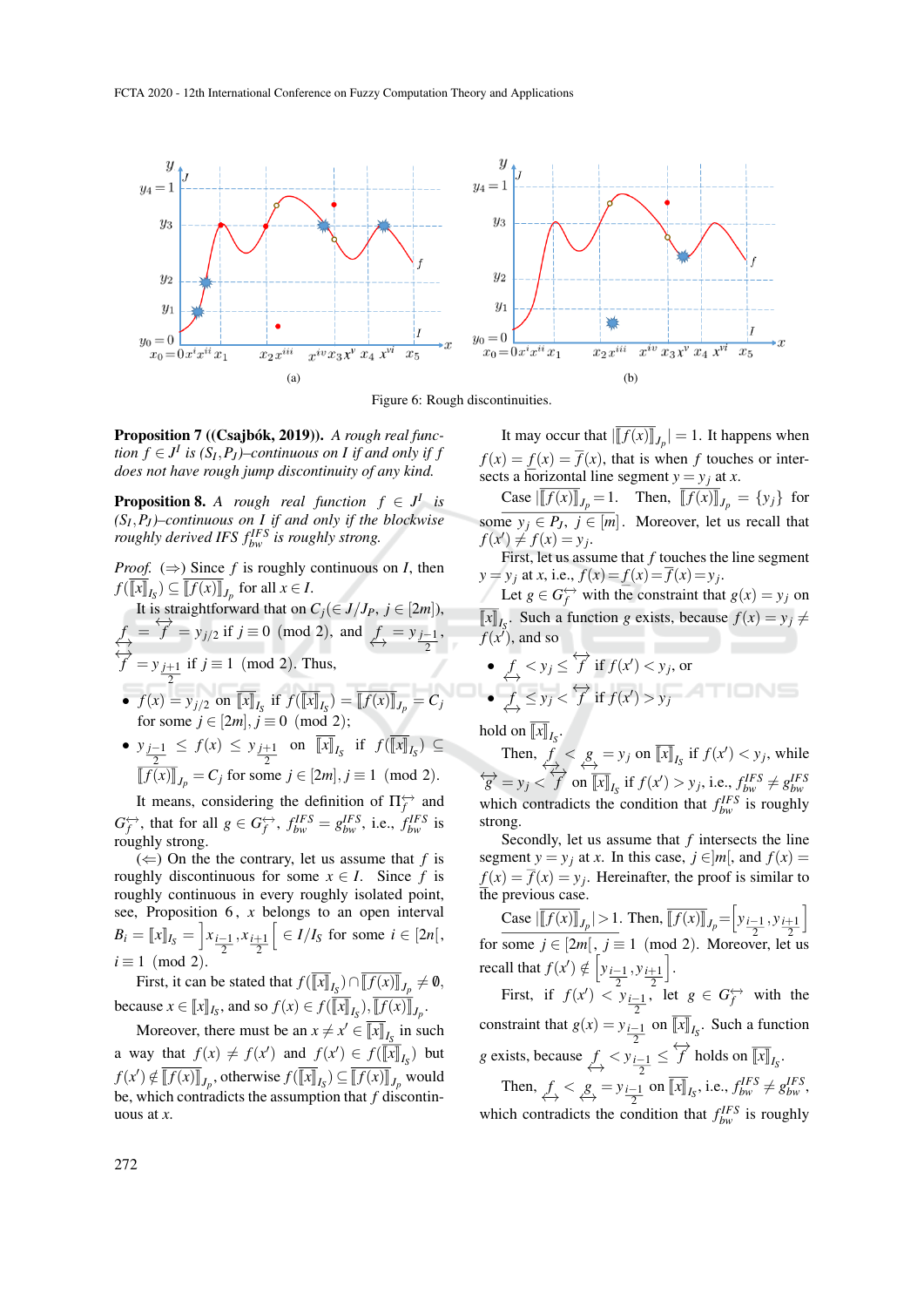strong.

Secondly, if  $f(x') > y_{\frac{i+1}{2}}$ , let  $g \in G_f^{\leftrightarrow}$  with the constraint that  $g(x) = y_{\frac{i+1}{2}}$  on  $\llbracket x \rrbracket_{I_S}$ . Such a function 2 *g* exists, because  $f \leq y_{\frac{i+1}{2}} < f$  holds on  $\overline{[x]}_{I_S}$ .

2 Then,  $g_{\rightarrow} = y_{\frac{i+1}{2}}$  $\langle f \rangle \leq f$  on  $\overline{[x]}_{I_S}$ , i.e.,  $f_{bw}^{IFS} \neq g_{bw}^{IFS}$ ,

which contradicts the condition that  $f_{bw}^{IFS}$  is roughly strong.  $\Box$ 

**Corollary 2.** *A rough real function*  $f \in J^I$  *is*  $(S_I, P_J)$ *continuous on I if and only if*  $\Pi_f^- = \Pi_f^{\leftrightarrow}$ .

*Proof. f* is roughly continuous  $\Leftrightarrow$  *f*<sup>*IFS*</sup> is roughly strong by Proposition 8  $\Leftrightarrow$   $f_{pw}^{IFS} = f_{bw}^{IFS}$  by Proposition 5  $\Leftrightarrow \Pi_f^- = \Pi_f^{\leftrightarrow}$  by Propositions 3 2.

**Corollary 3.** *A rough real function*  $f \in J^I$  *is*  $(S_I, P_J)$ *continuous on I if and only if*  $G_f^- = G_f^{\leftrightarrow}$ .

*Proof. f* is roughly continuous  $\Leftrightarrow$  *f*<sup>*IFS*</sup> is roughly strong by Proposition 8  $\Leftrightarrow$   $f_{pw}^{IFS} = f_{bw}^{IFS}$  by Proposition 5  $\Leftrightarrow \dot{G}^-_f = G_f^{\leftrightarrow}$  by Corollary 1 2.

#### 5 CONCLUSION AND FUTURE WORK AND TECHNO

Rough continuity is a central notion in rough calculus. This paper has characterized the rough continuity in three different ways in terms of intuitionistic fuzzy set theory.

This characterization establishes a connection between the two theories of uncertainty management, the rough set theory and intuitionistic fuzzy set theory. It may allow the application of the means of intuitionistic fuzzy calculus in rough calculus.

In the future, the investigations can be continued in several directions. This article has addressed only one important concept of rough calculus, namely, the rough continuity. First of all, rough continuity has some additional features, such as rough discontinuity, rough Darboux property or Intermediate Value Property (IVP). The question is how they could also be captured with the help of IFS tools. Moreover, the relationships between additional notions of rough calculus and IFS can also be studied.

Classical Pawlak's rough set theory has many different generalizations. The question is whether they can be captured with IFS tools in one way or another.

#### ACKNOWLEDGEMENTS

The author would like to thank the anonymous referees for their useful comments and suggestions.

## **REFERENCES**

- Aquino, G., Rubio, J. D. J., Pacheco, J., Gutierrez, G. J., Ochoa, G., Balcazar, R., Cruz, D. R., Garcia, E., Novoa, J. F., and Zacarias, A. (2020). Novel nonlinear hypothesis for the delta parallel robot modeling. *IEEE Access*, 8:46324–46334.
- Atanassov, K. and Gargov, G. (1989). Interval valued intuitionistic fuzzy sets. *Fuzzy Sets and Systems*, 31(3):343–349.
- Atanassov, K. T. (1986). Intuitionistic fuzzy sets. *Fuzzy Sets and Systems*, 20(1):87–96.
- Atanassov, K. T. (1999). *Intuitionistic Fuzzy Sets: Theory and Applications*. Studies in Fuzziness and Soft Computing. Physica-Verlag HD.
- Atanassov, K. T. (2012). *On Intuitionistic Fuzzy Sets Theory*, volume 283 of *Studies in Fuzziness and Soft Computing*. Springer Publishing Company, Incorporated.
- Biswas, R. (2000). Rough sets are fuzzy sets. *BUSEFAL*, (83):24–30.
- Bustince, H. and Burillo, P. (1996). Vague sets are intuitionistic fuzzy sets. *Fuzzy Sets and Systems*, 79(3):403– 405.
- Chakraborty, M. (2011). On fuzzy sets and rough sets from the perspective of indiscernibility. In Banerjee, M. and Seth, A., editors, *Logic and Its Applications. 4th Indian Conference, ICLA 2011 Delhi, India, January 5- 11, 2011, Proceedings*, volume 6521 of *LNAI*, pages 22–37, Berlin Heidelberg. Springer-Verlag.
- Chiang, H., Chen, M., and Huang, Y. (2019). Waveletbased EEG processing for epilepsy detection using fuzzy entropy and associative Petri Net. *IEEE Access*, 7:103255–103262.
- Cornelis, C., De Cock, M., and Kerre, E. (2003). Intuitionistic fuzzy rough sets: at the crossroads of imperfect knowledge. *Expert Systems*, 20(5):260–270.
- Csajbók, Z. E. (2019). On the roughly continuous real functions. In Mihálydeák, T., Min, F., Wang, G., Banerjee, M., Düntsch, I., Suraj, Z., and Ciucci, D., editors, *Rough Sets*, pages 52–65, Cham. Springer International Publishing.
- Csajbók, Z. E. (2020). On possible approaches to differentiation of rough real functions. In Fazekas, I., Kovásznai, G., and Tómács, T., editors, 11th Inter*national Conference on Applied Informatics (ICAI)*, number 2650 in CEUR Workshop Proceedings, pages 65–75, Aachen.